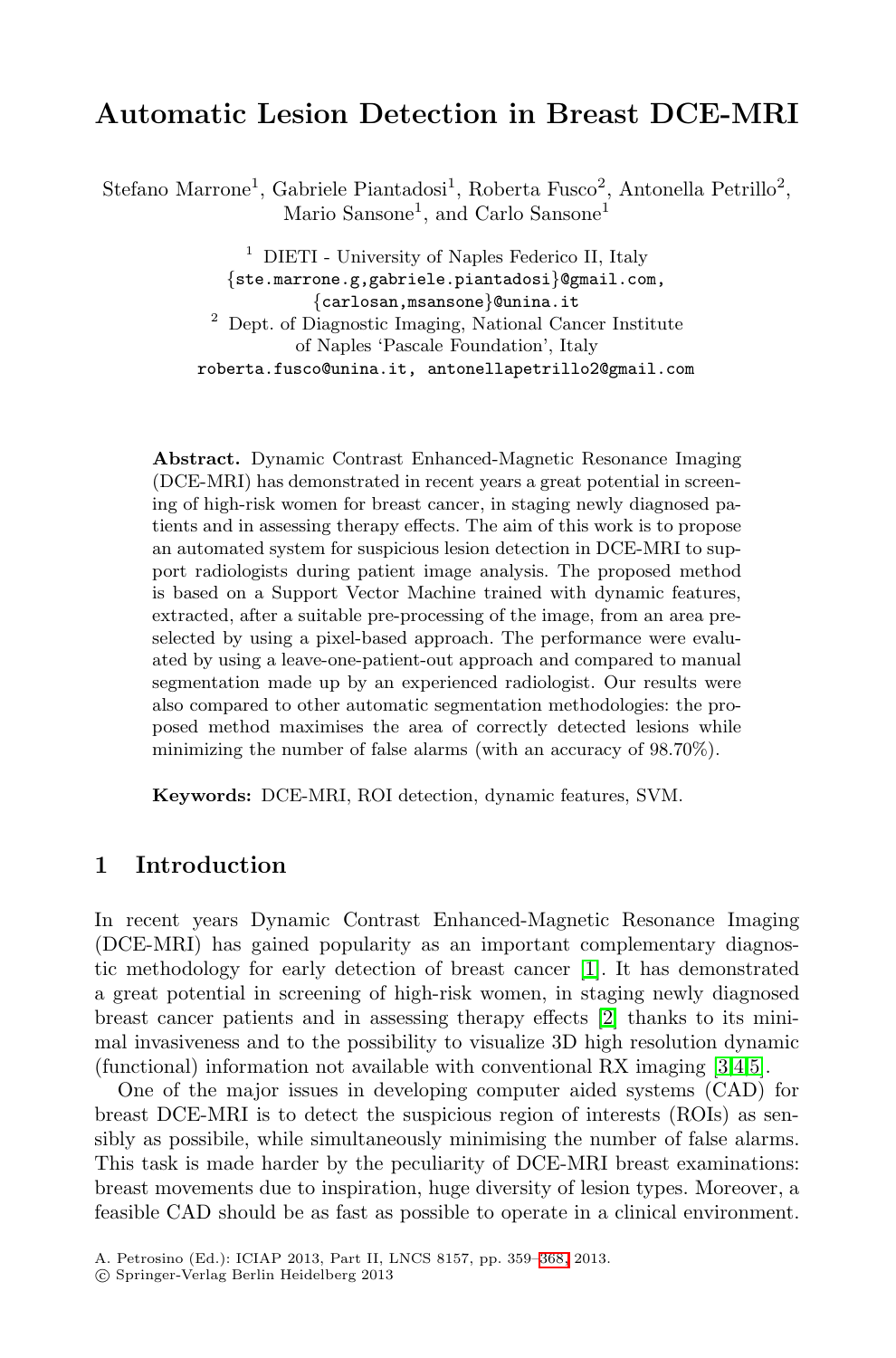<span id="page-1-0"></span>It is worth noting that, while several papers addressed so far the problem of automatically classifying breast l[esi](#page-1-0)ons in DCE-MRI [5,20], the automatic detection of suspicious ROIs is still an open problem [6,7].

The aim of this paper is to propose an automated method for detection of suspicious region of interest on breast DCE-MRI data to support radiologists during [pa](#page-5-0)tient image anal[ys](#page-8-1)is. The proposed methodology is based on a support vector machine (SVM) classifier trained on dynamic features, whose performance have been improved by a preliminary image pre-processing and a pixel-based pre-selection phase.

The paper is organized as follows. In Section 2 we describe the characteristics of recruited patients, the breast DCE-MRI data acquisition protocol, the experienced radiologist manual segmentation procedure, and the proposed automatic suspicious region segmentation algorithm. The obtained results are presented and discussed in Section 3, while in Section 4 we draw some conclusions.

## **2 Materials and Methods**

#### **2.1 Patients**

The dataset is constituted of 26 women breast DCE-MRI 3D data, (average age 41 years, in range 26-69) with benign or malignant lesions histopathologically proven: 15 lesions were malignant and 11 were benign.

#### **2.2 Data Acquisition**

All patients underwent imaging with a 1,5T scanner (Magnetom Symphony, Siemens Medical System, Erlangen, Germany) equipped with breast coil. DCE T1-weighted FLASH 3D coronal images were acquired (TR/TE: 9,8/4,76 ms; flip angle: 25 degrees; field of view  $330 \times 247$  mm x mm; matrix:  $256 \times 128$ ; thickness: 2 mm; gap: 0; acquisition time: 56s; 80 slices spanning entire breast volume). One series  $(t_0)$  was acquired before and 9 series  $(t_1 - t_9)$  after intravenous injection of 0.1 mmol/kg of a positive paramagnetic contrast agent (Gd-DOTA, Dotarem, Guerbet, Roissy CdG Cedex, France). An automatic injection system was used (Spectris Solaris EP MR, MEDRAD, Inc.,Indianola, PA) and injection flow rate was set to 2 ml/s followed by a flush [of](#page-9-1) 10 ml saline solution at the same rate.

#### **2.3 Manual Segmentation**

An experienced radiologist delineated suspect regions of interest (ROIs) using T1-weighted and *subtractive* image series. Starting from DCE acquired data, the subtractive image series is defined by subtracting  $t_0$  series from  $t_4$  series. In subtractive images any tissue that does not absorb contrast agent is suppressed. Manual segmentation stage was performed in Osirix [10], that allows user to define ROIs at a sub-pixel level.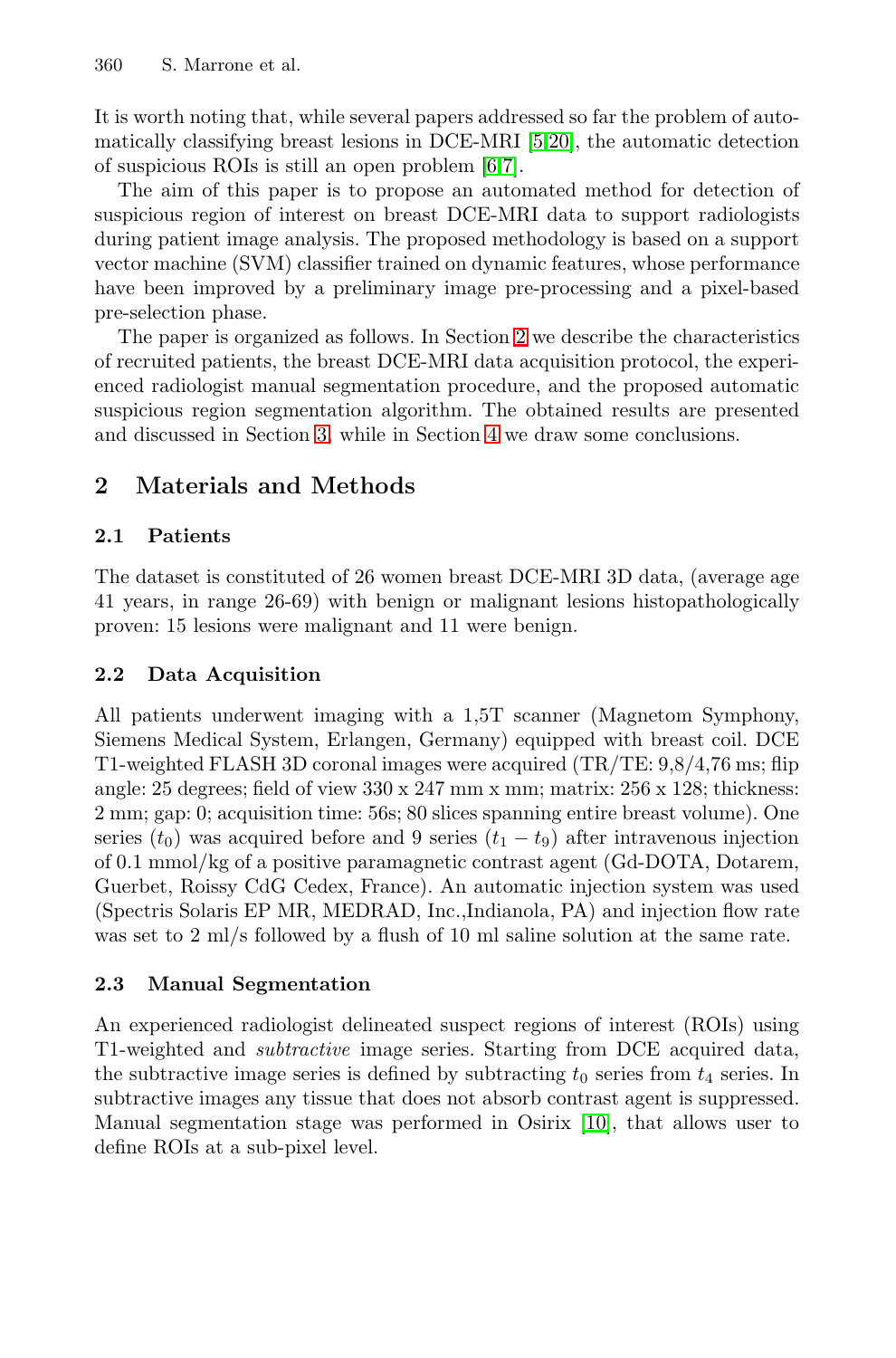#### <span id="page-2-0"></span>**2.4 Proposed Method**

The whole process can be modelled as a series of successive refinements (fig. 1) on patient DCE-MRI images, each one intended to highlight suspect lesions while eliminating noise, offsets and foreign tissues (muscle, bones, etc.). The result is a binary voxel by voxel labeling (intended for suspicious/not suspicious) whose union represent a Region Of Interest (ROI) to be submitted to expert radiologist's advice.



**Fig. 1.** Block diagram of the proposed method

**Breast-ma[sk](#page-9-2) [E](#page-8-2)xtraction.** Breast-mask is [a](#page-9-3) [bi](#page-9-3)nary mask representing only breast parenchyma and excluding background and other tissues. The breastmask extraction represents a crucial stage in automated breast lesion segmentation algorithms to reduce the computational cost of feature extraction and attenuate noise caused by extraneous pixel.

Each slice contains background and tissue (breast parenchyma, organs, bones, etc.) pixels. In literature, several breast-mask segmentation algorithms have been proposed **[8,9]**, some of them [11,4] based on Otsu thresholding [12].

Our breast-mask extraction procedure is divided into three main steps: a) preprocessing, b) Otsu thresholding, c) morphological refinements. The starting volume is the 3-D data obtained as the minimum signal intensity  $(SI_{min})$ , along time, of the original 4-D volume value. The pre-processing step use min-max normalisation in order to avoid sub-segmentation in slices that have small range of values. As last step, in order to smooth mask borders and fill internal holes, a cascade of morphological operators is applied in this order: Closing and Holes filling applied on global volume, Erosion applied slice by slice in coronal view direction, Dilatation applied on the global volume.

**Preprocessing.** Patient movements can affect the evaluation of dynamic MRI data. Often such motions involve a shift of one or two pixels. A pre-processing stage including image registration might improve the performance of tumor detection [13]. A comprehensive way to deal with this issue would be non-rigid image registration. However, as non-rigid image registration involves cumbersome computation, often a faster rigid registration or no registration at all is used. In this study we adopted a median filter-based pre-processing: in this manner, small shifts are considered as noise superimposed on correctly aligned images. In section 3 we compared the performance of our approach to the case of rigid registration (by using the intensity-based image registration functions available in MatLab 2012a Image Processing Toolbox) or no registration at all.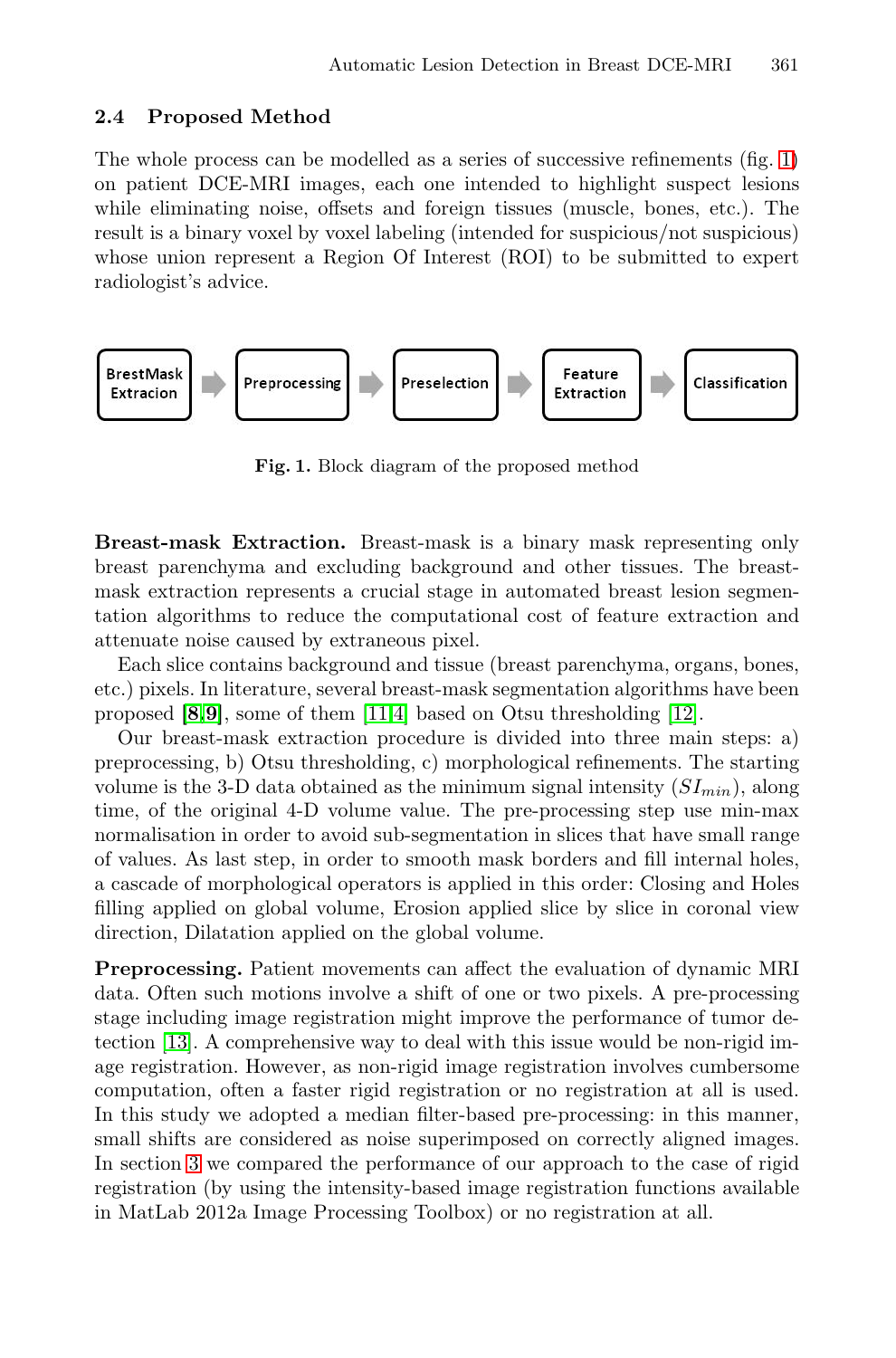**Pre-selection.** Each voxel is associated with a Time Intensity Curve (TIC) representative of the temporal dynamics of the signal. The TIC reflects the absorption and the release of the contrast agent, following vascularisation characteristics of the tissue under analysis [14].

Moroever, for each time instant  $k$  the Relative [Enh](#page-9-4)ancement  $(RE)$  is defined as eq. (1):

$$
RE(k) = \frac{TIC(k) - TIC(0)}{TIC(0)}\tag{1}
$$

RE curve still models the absorption of the contrast agent along time, but refers to it (to a first order approximation) in mmol/kg.

Pre-selection step is used to reduce the number of voxels to be submitted to the classifier: each voxel is pre-classified with the algorithm used in [15] except for the  $t_9$  bond. All voxel in which  $max(RE(t))$  is below 30% of the basal signal are marked as *not-suspicious* while all the others are marked as *unsure* and will be submitted to the subsequent classification step.

**Feature Extraction.** Starting from data provided by DCE-MRI images is possible to extract several sets of feature, representative of specific characteristics and properties. Among them, it is worth mentioning Dynamic, Spatial-Temporal and Textural [16] features. In our work we used [dyn](#page-9-5)[a](#page-8-2)[m](#page-8-3)ic features that demonstrated to be the best choice in breast cancer automatic segmentation problem [16].

Dynamic features reflect information about the temporal dynamics of the signal, evaluated by direct measurements of the TIC for each voxel. They are defined on mathematical models (but not on pharmacokinetics) and this makes them computationally efficient and robust to contrast agent variation. Several features belonging to the dynamic category have been proposed so far in the literature. Among them, it is worth mentioning those presented in [17,4,5]. The dynamic features used in our work were:

- **–** *Area under TIC (AUC)*, total amount of contrast agent absorbed;
- **–** *Relative Enhancement at Maximum Point (ReMax)*, contrast agent peak;
- **–** *Time To Peak (TTP)*, the time in which ReMax is gained;
- **–** *Wash-In Slope (WIS)*, angular coefficient of linearized approximation of TIC curve from time 0 to TTP;
- **–** *Wash-Out Slope (WOS)*,angular coefficient of linearized approximation of TIC curve from time TPP to last time;

**Classification.** Most of our work has focused first on choosing the best classifier and then optimizing the parameters of the classifier itself. With best classifier we mean the one which best highlight potential suspect lesions, minimizing at same time false alarms. To deal with this, the dataset has been splitted in two parts, one composed of 4 patients (whose dynamic characteristics well represents the whole dataset) and one composed of the remaining 22 patients. The first one was used in the optimization phase; while the second one in experimental phase, in which a leave-one-patient-out approach was used to statistically validate results.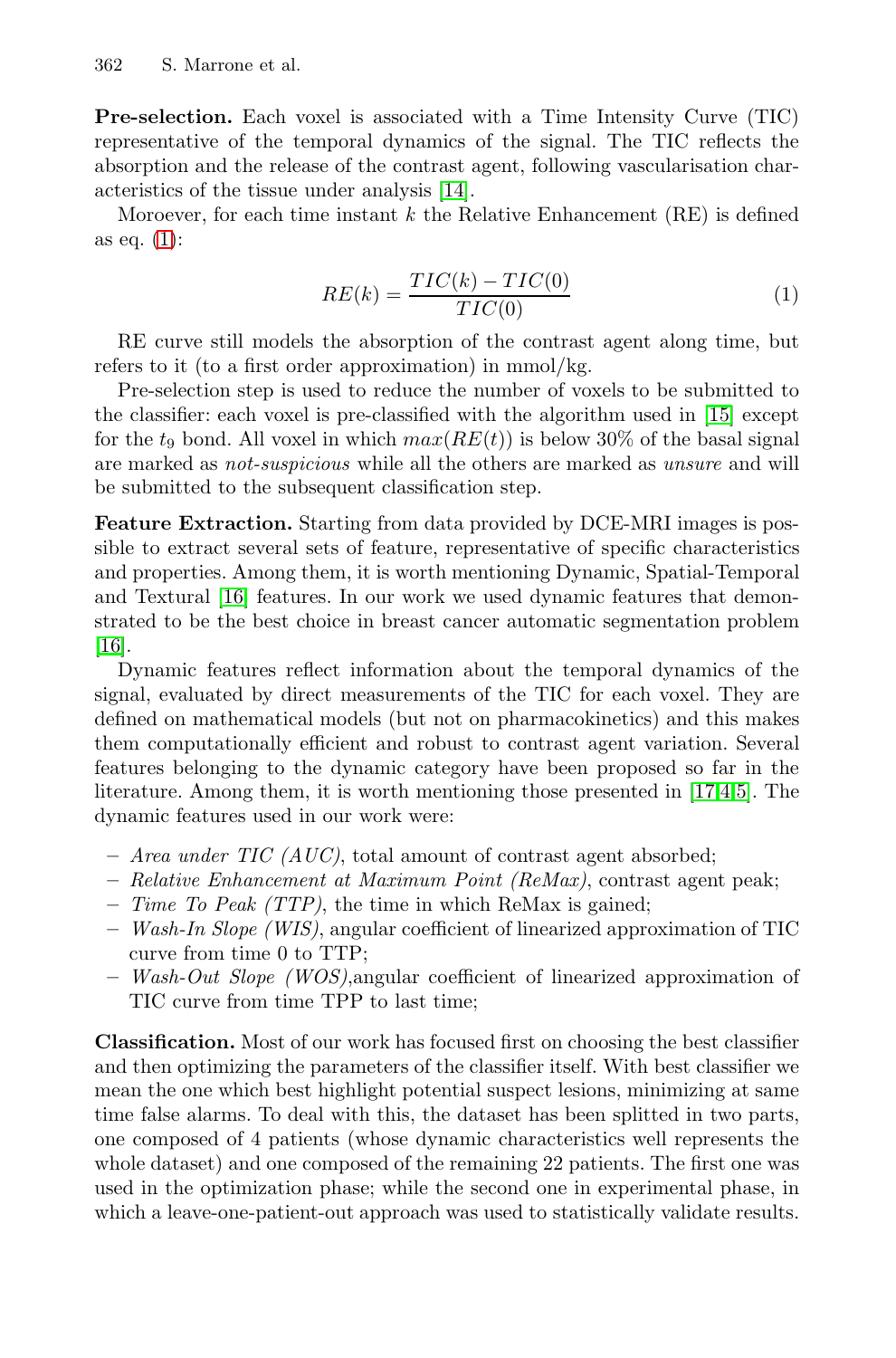The output of the classification step is the union of all voxel labeled as suspect that represent suspect regions which will be subject to expert radiologist advice.

The proposed methodology uses a Support Vector Machine (SVM) classifier (wit[h t](#page-4-0)hird-degree Radial Basis Function kernel; unitary cost; eps  $10^{-3}$ ). The SVM turned out to be the best when compared to a Multi-Layer Perceptron (MLP) (learning rate 0.3, momentum 0.2, training epoch 500) and to a Random Forest (RF) classifier (made up of 10 Random Trees each one using a random subset of feature with no limitation on its maximum depth).

We considered as *suspicious* voxels those contained in the ROI manually segmented by the experienced radiologist (A.P.). Not suspicious voxels were instead randomly chosen inside the pre-selection mask (but outside the suspicious ROI).

As outlined in Fig. 2, separating suspicious from pre-selection mask voxels is much more difficult than separating not-suspicious from pre-selection mask voxels, since the TICs of the first two kinds of voxels are more similar than those belonging to the second two kinds of voxels. As a matter of fact, we noticed that classifiers trained on suspicious and pre-selected voxels had a greater generalization ability with respect to ones trained on suspect and not suspect ones: in particular in the second case, the obtained classifier is unable to reliably recognize suspect voxel from not suspect ones, generating an output very close to the pre-selection mask.

<span id="page-4-0"></span>

**Fig. 2.** Examples of average TICs over the three types of ROIs. Vertical bars represent standard deviations.

Finally, it is worth noticing that a random choice is necessary in order to minimize the possibility of feeding the classifier with suspicious voxel not highlighted by the radiologist (because they belong to a very small region or because we do not have any histological proof).

In section 3 all the results obtained by varying the classifier, the preprocessing and the pre-selection methods are reported, in terms of Accuracy, Sensitivity and Specificity [18].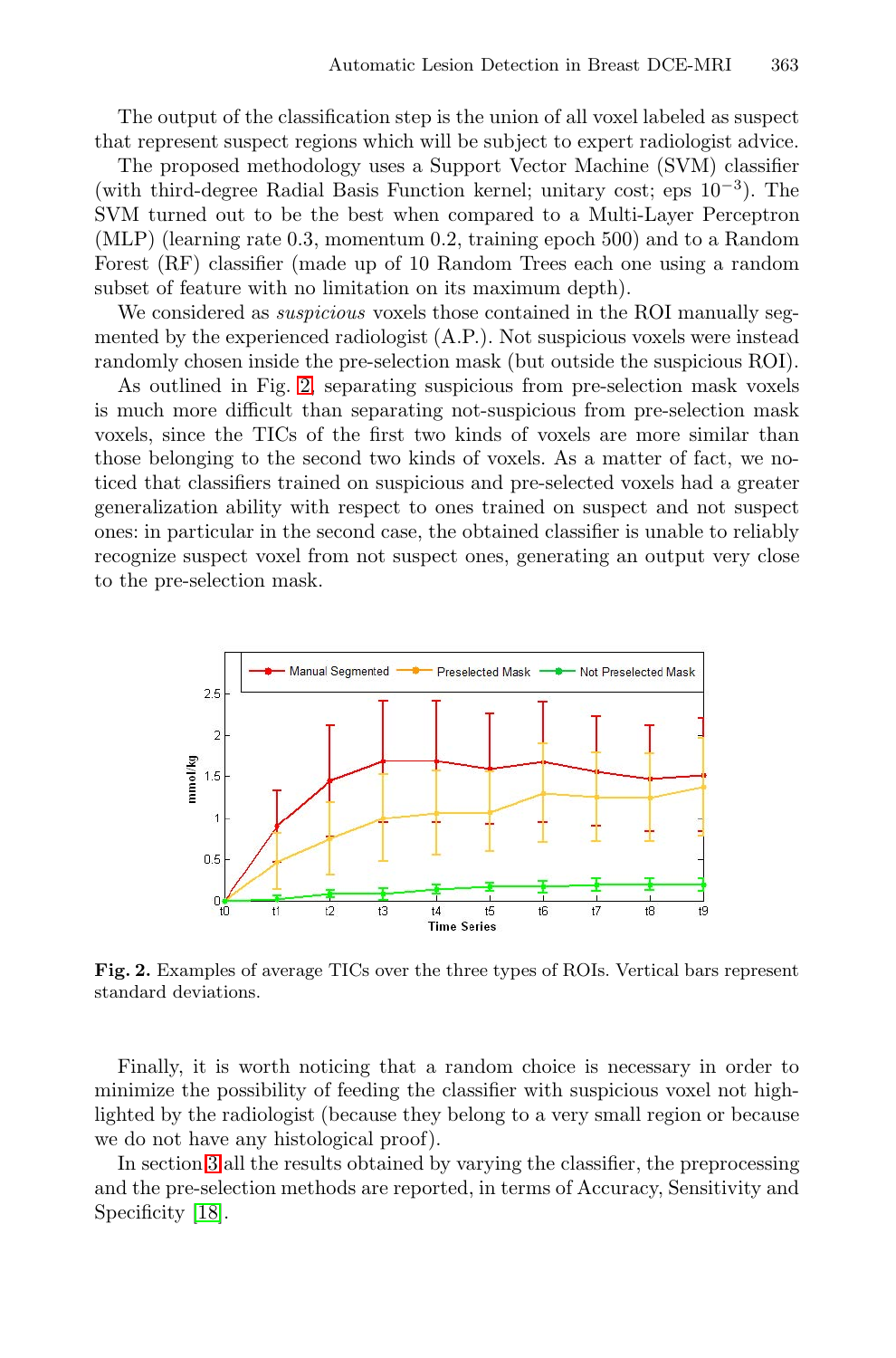## <span id="page-5-0"></span>**3 Experimental Results**

Figure 3 summarizes the results produced by each step of the proposed method for a benign lesion, while Figure 4 shows the results for a malignant lesions.



**Fig. 3.** A benign lesion: a) Brest-mask; b) Manual ROI lesion segmentation (red perimeter); c) Pre-selection mask (green area); d) automatic detected ROI (yellow area)



**Fig. 4.** A malignant lesion: a) Brest-mask; b) Manual ROI lesion segmentation (red perimeter); c) Pre-selection mask (green area); d) automatic detected ROI (yellow area)

Table 1 reports the results of the evaluation study with and without preprocessing and pre-selection phase, and by varying the classifer. For each combination the table reports the mean value (evaluated on a leave-one-patient-out basis) of sensitivity, specificity and accuracy, in decreasing order of accuracy. These results suggest that our approach with a SVM classification can give simultaneously a great accuracy and specificity, and a good value of sensitivity.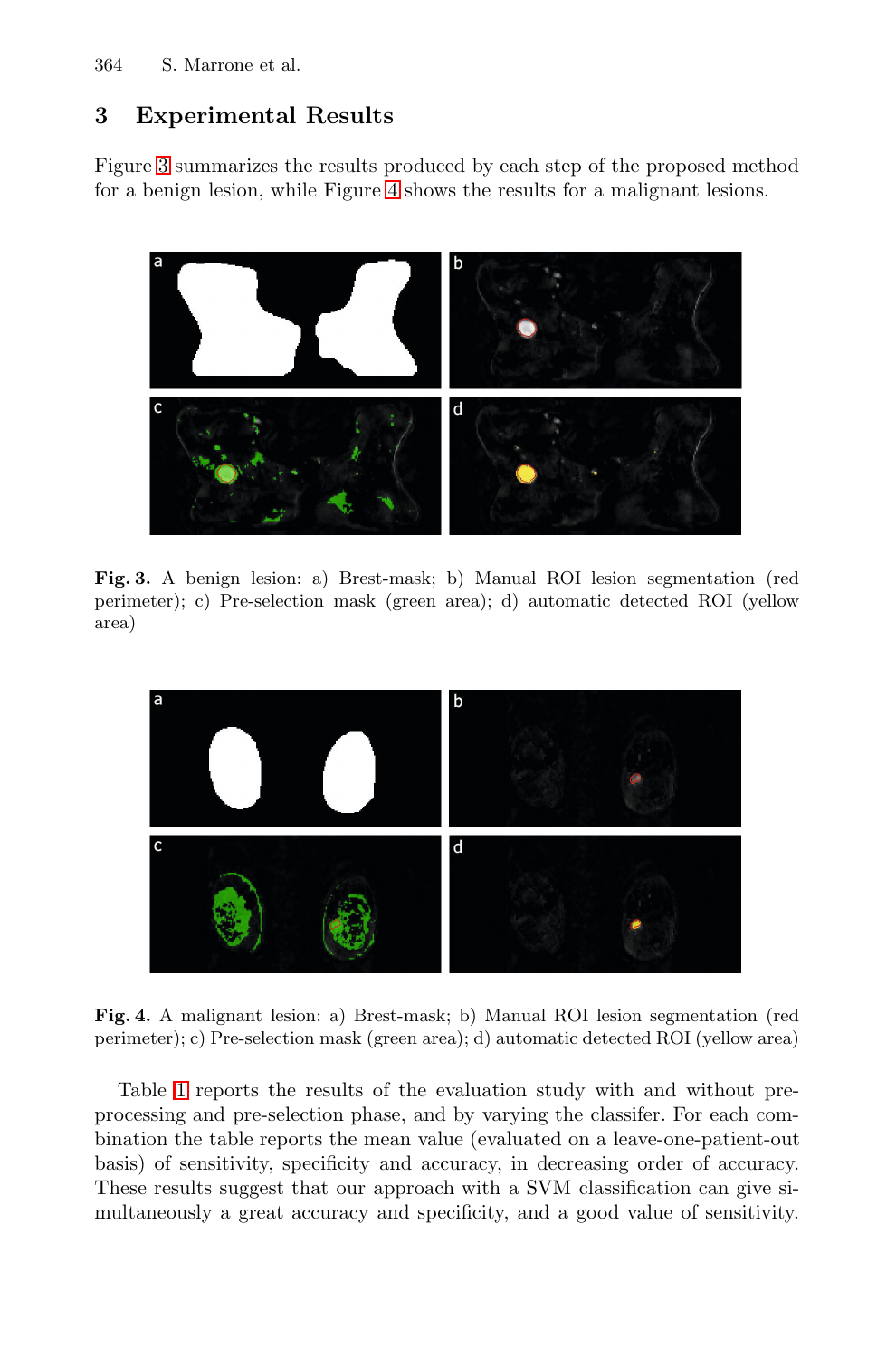<span id="page-6-0"></span>It is a[lso](#page-6-0) worth noticing that results in terms of sensitivity are even better in practice, since they refer to voxels and not to ROIs. Since the purpose of the proposed method is to support the radiologist in his work, the best method is in fact the one that maximises accuracy (in order to increase the probability to correctly recognize suspect regions) and specificity (in order to reduce false alarms), looking at the same time to an acceptable sensitivity (to be almost sure to recognize a satisfying ROI area).

Moreover, from Table 1 it can be observed that, by considering the accuracy, the results obtained by using the median registration outperform those obtainable with a rigid registration, which, in turn, are better with respect to those achieved without registration. The obtained results also confirmed that the use of a RE based voxel pre-selection gave always rise to better results with respect to the case when no preselection is used. When preselection was used, the SVM classifer perfomed consistently better than MLP and RF (differences in accuracy are always statistically significant  $(p < 0.05)$ ).

**Table 1.** ROI detection performance

|            | <b>PreProcessing PreSelelection Classifier Accuracy Sensitivity Specificity</b> |            |         |           |         |
|------------|---------------------------------------------------------------------------------|------------|---------|-----------|---------|
| Median     | Yes                                                                             | <b>SVM</b> | 98.70\% | 71.56%    | 98.94\% |
| Median     | Yes                                                                             | RF         | 98.65\% | 67.78%    | 98.95\% |
| Median     | Yes                                                                             | MLP        | 98.63%  | 72.82%    | 98.85%  |
| Rigid Reg. | Yes                                                                             | SVM        | 98.57%  | 67.13\%   | 98.85\% |
| Rigid Reg. | Yes                                                                             | MLP        | 98.48\% | 68.79%    | 98.74\% |
| Rigid Reg. | Yes                                                                             | RF         | 98.40\% | 64.19%    | 98.70\% |
| None       | Yes                                                                             | SVM        | 98.39\% | 69.82\%   | 98.66\% |
| None       | Yes                                                                             | RF         | 98.31\% | 65.92\%   | 98.62\% |
| None       | Yes                                                                             | MLP        | 97.87\% | 72.61\%   | 98.13%  |
| Median     | N <sub>0</sub>                                                                  | RF         | 95.07\% | 90.81\%   | 95.10\% |
| Median     | No                                                                              | <b>SVM</b> | 94.75%  | 92.74\%   | 94.75%  |
| Rigid Reg. | No                                                                              | RF         | 94.28\% | 90.19\%   | 94.30\% |
| None       | No                                                                              | RF         | 94.19%  | 90.74\%   | 94.21\% |
| Rigid Reg. | No                                                                              | SVM        | 94.00%  | 91.20\%   | 94.00%  |
| Rigid Reg. | N <sub>o</sub>                                                                  | MLP        | 93.97%  | 92.18\%   | 93.98%  |
| None       | N <sub>o</sub>                                                                  | MLP        | 93.75\% | $90.65\%$ | 93.76\% |
| Median     | No                                                                              | MLP        | 93.73%  | 92.82\%   | 93.71%  |
| None       | No                                                                              | SVM        | 93.61\% | 91.08\%   | 93.61\% |

Table 2 reports our best result compared with other methodologies: a pixelbased approach proposed by Torricelli et al. [19], another approach based on dynamic features and MLP classifier [20], and a pixel-based approach based on RE (which is indeed our preselection methodology as described in *§*2.4). As it is evident, our method demonstrated the best accuracy, with a sensitivity which is significantly higher than the second best. As regards the other two approaches, the difference among their accuracies and the one obtained by our approach is statistically significant  $(p < 0.05)$ .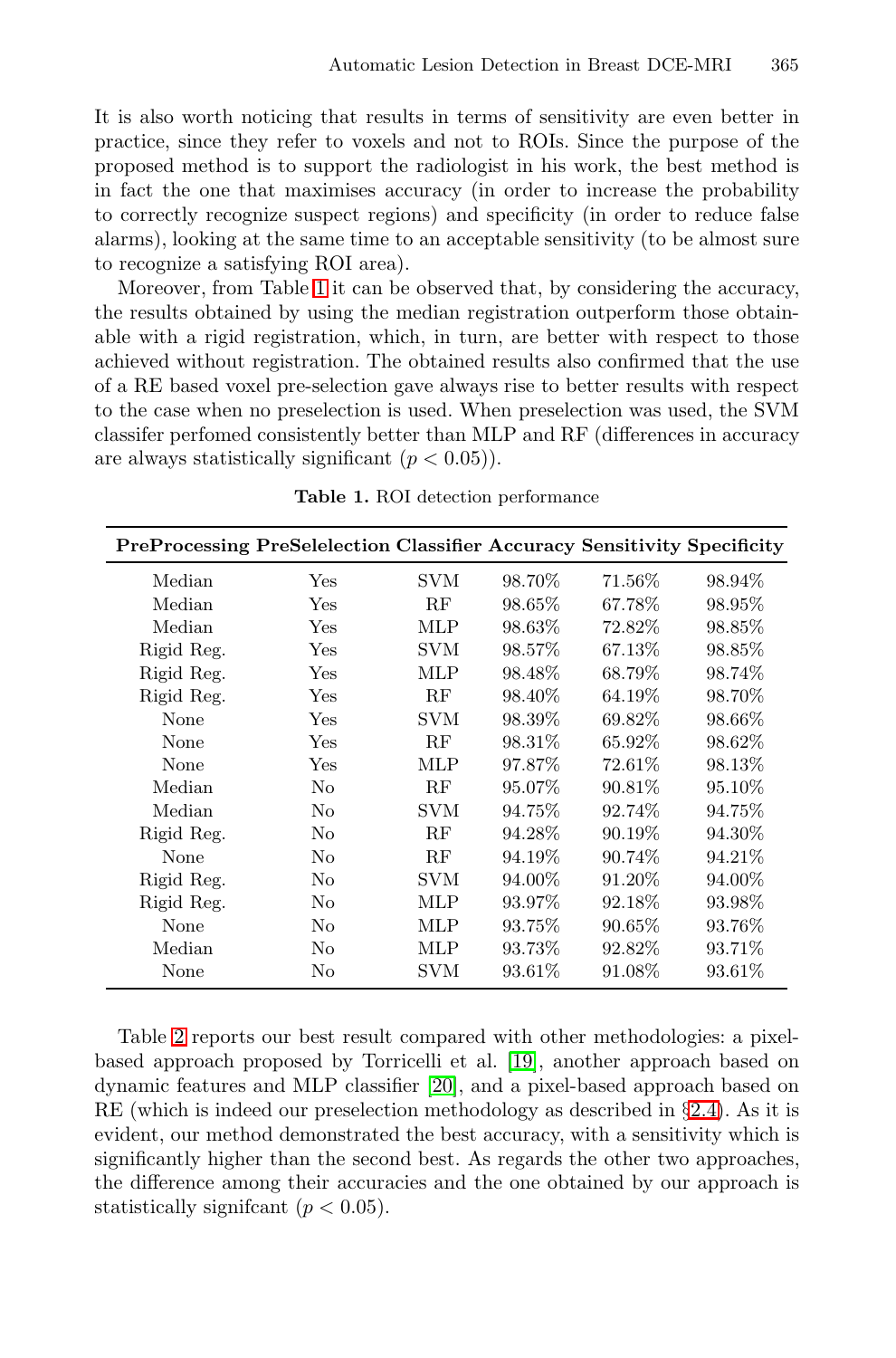**Table 2.** Performance comparison of the proposed method with other approaches

| Methodology                     | <b>Accuracy Sensitivity Specificity</b> |           |        |  |
|---------------------------------|-----------------------------------------|-----------|--------|--|
| Proposed Methodology            | 98.70\%                                 | 71.56%    | 98.94% |  |
| Torricelli et al. [19]          | 98.69%                                  | 25.80\%   | 99.49% |  |
| Fusco et al. [20]               | 86.99%                                  | $90.97\%$ | 86.99% |  |
| Pixel-Based on RE [subsec. 2.4] | 86.59%                                  | 75.44\%   | 86.64% |  |



Fig. 5. Comparing results for a benign lesion: a) our proposed approach; b) the pixelbased approach proposed by Torricelli et al; c) the MLP-based approach proposed by Fusco et al; d) preselection mask



**Fig. 6.** Comparing results for a malignant lesion: a) our proposed approach; b) the pixel-based approach proposed by Torricelli et al; c) the MLP-based approach proposed by Fusco et al.; d) preselection mask. Note that in this case b) was not able to detect the lesion.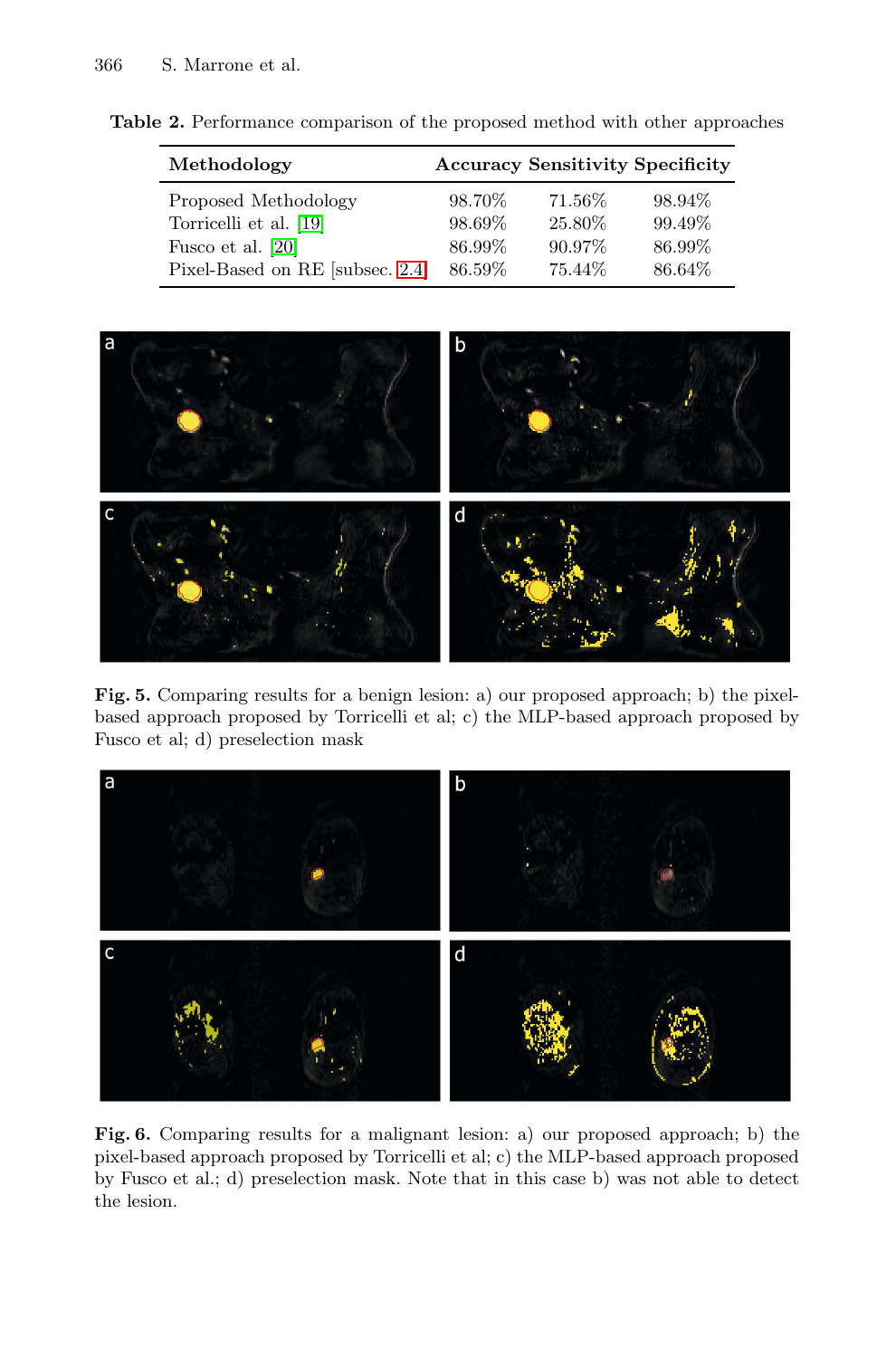<span id="page-8-1"></span>In order to better analyze the results, figures 5 and 6 compare the automatic segmented region obtained for a benign and a malignant lesion, respectively, by using the approaches reported in table 2. In this case the advantage of using our approach appears even more evident.

## **4 Conclusions and Future Works**

In this study we have proposed an automated system for suspicious lesion segmentation in breast DCE-MRI. The proposed method is based on a Support Vector Machine classifier trained on dynamic features extracted, after a suitable pre-processing of the image, from an area pre-selected by using a pixel-based approach.

The pe[rfor](#page-9-4)mance of the proposed method have been evaluated with respect to manual segmentation made up by an expert radiologist on a dataset of 26 breast lesions. Obtained results were very interesting and compared favourably with respect to other approaches.

<span id="page-8-0"></span>Currently, the whole method is implemented in a Matlab tool that allows to analyze any patient image respecting the same protocol; we are also working on an Osirix plug-in.

It is worth noting that although the number of patients has grown over previous studies from 10 to 26 [15] is not yet possible to achieve a broader analysis because of the difficulties to enroll patients with the same data acquisition protocol and the absence of a public database.

<span id="page-8-3"></span><span id="page-8-2"></span>We are planning to extend our study to a larger number of patients, to a larger kind of breast tumors, and to different examination protocols in order to extend the applicability of proposed system. Finally, our future work will focus on automatic malignant grade detection.

## **References**

- 1. Lehman, C.D., et al.: MRI evaluation of the contralateral breast in women with recently diagnosed breast cancer. The New England Journal of Medicine 356, 1295–1303 (2007)
- 2. Olsen, O., et al.: Screening for breast cancer with mammography. Cochrane Database of Systematic Reviews CD001877 (2001)
- 3. El-Kwae, et al.: Detection of Suspected Malignant Patterns in Three-Dimensional Magnetic Resonance Breast Images. Journal of Digital Imaging (1998)
- 4. Twellmann, T., et al.: Image fusion for dynamic contrast enhanced magnetic resonance imaging. BioMedical Engineering OnLine (2004)
- 5. Levman, et al.: Classification of dynamic contrast-enhanced magnetic resonance breast lesion by support vector machines. IEEE Trans. Medical Imaging (2008)
- 6. Renz et al.: Detection and classification of contrast-enhancing masses by a fully automatic computer-assisted diagnosis system for breast MRI. J. Magn. Reson. Imaging (2012)
- 7. Vigniatti, et al.: Performance of a fully automatic lesion detection system for breast DCE-MRI. J. Magn. Reson. Imaging (2012)